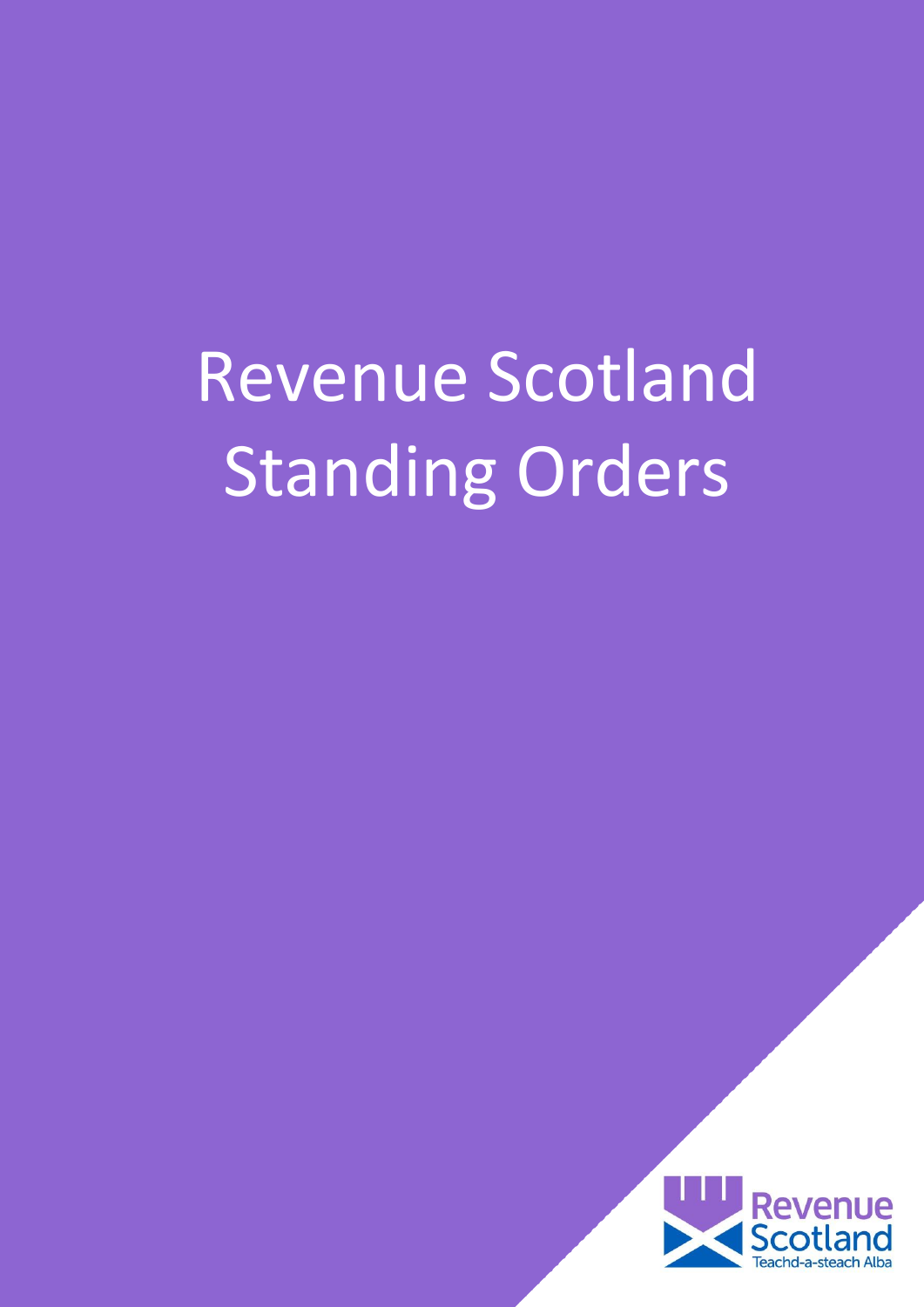## **REVENUE SCOTLAND – STANDING ORDERS**

#### **1. General**

1.1 Revenue Scotland (in Gaelic, Teachd-a-steach Alba) is a body corporate established by section 2(1) of the Revenue Scotland and Tax Powers Act 2014 ("RSTPA"). Revenue Scotland is an office-holder in the Scottish Administration; it is part of the Scottish Administration, but not of the Scottish Government, ensuring an appropriate degree of operational autonomy and independence. In terms of its status as a Scottish public body, it may be referred to as a "non-Ministerial Department".

1.2 These standing orders, for regulation of the conduct and proceedings of Revenue Scotland, are made under paragraphs 4 - 7 and 9 of Schedule 1 to the RSTPA which makes provision about the membership, procedures and staffing of Revenue Scotland.

1.3 The members of Revenue Scotland, who are appointed by the Scottish Ministers under paragraph 1(1) of Schedule 1, will be known as "the Board of Revenue Scotland" or simply "the Board". The Chair of Revenue Scotland, appointed by Ministers under paragraph 1(2) of Schedule 1, may be referred to as the "Chair of the Board" or "the Chair".

1.4 These standing orders should be read in conjunction with:-

(a) the Revenue Scotland Board Code of Conduct, including its provisions on the registration and declaration of interests and on maintaining the confidentiality of protected taxpayer information;

(b) the Revenue Scotland Board's Scheme of Internal Delegation, which sets out which of its functions the Board has delegated to individual Board members, Committees or senior members of staff under paragraph 7(1) of Schedule 1 to the RSTPA; and

(c) the Revenue Scotland Framework Document, which sets out an agreement between Revenue Scotland and the Scottish Ministers in relation to the governance, financing and operations of the functions of Revenue Scotland.

1.5 No standing order is to be made, read, applied or suspended in such a manner that contravenes any rule of law, legislative provision, or the terms of the Revenue Scotland Framework Document.

1.6 These standing orders are made by and can be altered, suspended or revoked, in whole or in part, by a majority of the members of the Board. They remain in force unless and until so altered, suspended or revoked. Additional standing orders considered necessary to ensure the effective operation of the Board may be adopted, on the proposal of the Chair, the Chief Executive and/ or any member(s) of the Board, with the agreement of the majority of the members of the Board.

1.7 These standing orders and their Annexes should be reviewed on an annual basis.

1.8 Where these standing orders do not make specific provision, the Chair, in consultation with the Chief Executive, will have discretion to determine all questions of procedure for the conduct and proceedings of the Board.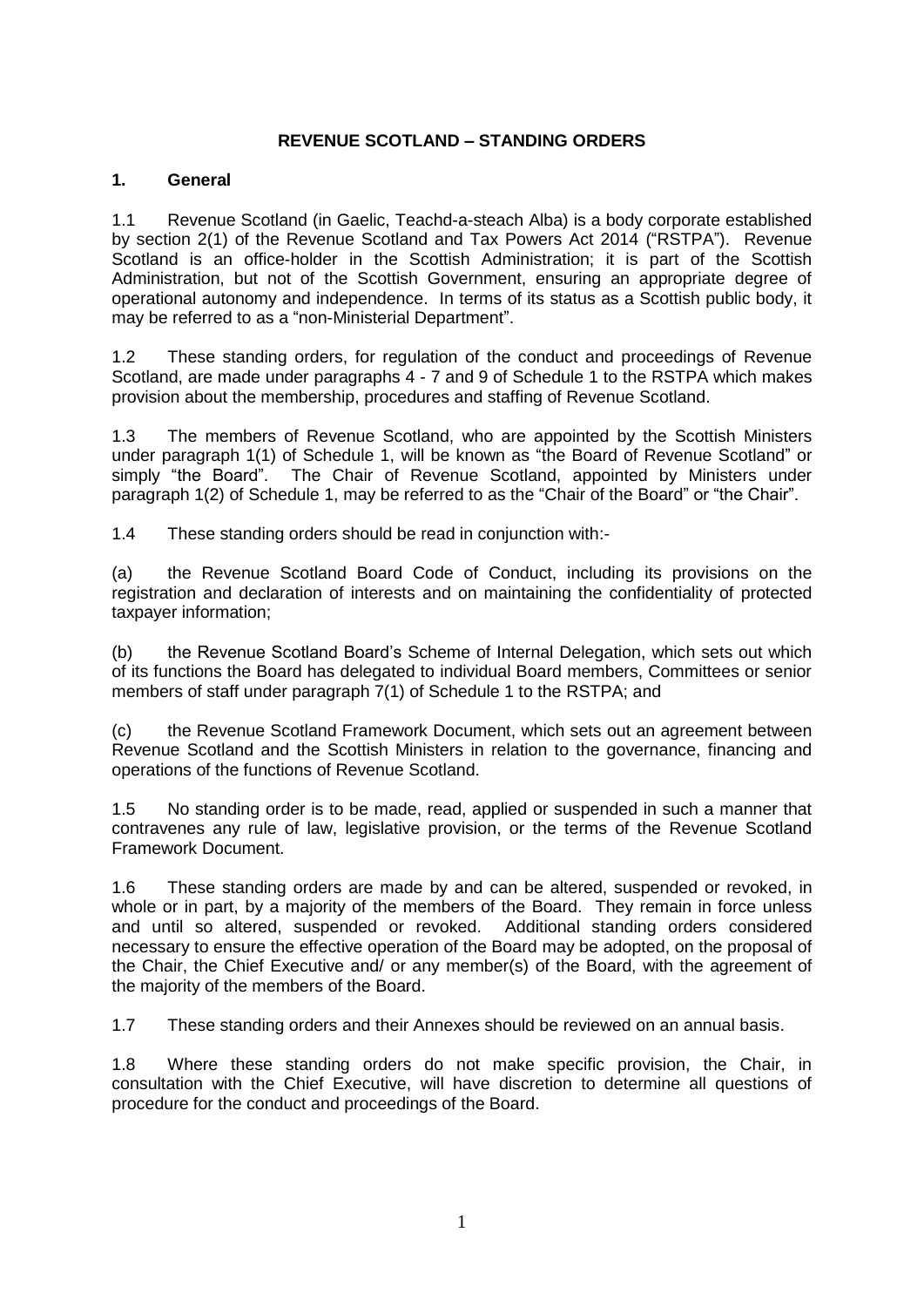## **2. Membership of the Board**

2.1 Members are appointed to and hold office in Revenue Scotland in accordance with the provisions of Schedule 1 to the RSTPA and the Revenue Scotland Framework Document. The collective membership of Revenue Scotland will be known as, and may be referred to as, "the Board of Revenue Scotland", as set out in standing order 1.3 above.

2.2 Members are appointed to the Board in their individual capacity and they do not hold office as representatives of any personal or professional group or any professional or corporate body. Members of the Board are expected to subscribe to and comply with the Code of Conduct set out at **Annex A**.

2.3 Members of the Board will require to register their interests as defined at Annex A, within one month of the date of their appointment to the Board, in a register kept by the Revenue Scotland Secretariat ("the Secretariat") for that purpose. This register will be available for public inspection.

2.4 Procedures for making declarations of interest are also set out in full at Annex A. Where a dispute arises as to whether a conflict of interest arises in respect of any Board member (other than the Chair), the following procedure will apply:-

(a) in the event of the potential conflict arising during the course of a meeting, the Chair will determine whether such a conflict exists. If a conflict exists, the Board member concerned will not be permitted to be further involved in that part of the meeting affected by the conflict;

(b) in the event of the potential conflict arising outwith a meeting, the Chair will determine whether such a conflict exists. If a conflict exists, the Board member concerned will not be permitted to be further involved in the business affected by the conflict, whether in discussion, in secure electronic communication or by any other means;

(c) before reaching a conclusion in either of the circumstances set out in (a) or (b) above, the Chair may consult other Board members as he or she considers necessary;

(d) a record of the area of potential conflict and of the action taken under (a) or (b) above will be retained by the Secretariat.

# **3. Chair of Revenue Scotland**

3.1 The Chair of Revenue Scotland, or in his or her absence his or her nominated deputy, will preside at meetings of the Board in accordance with these standing orders. Any power or duty assigned to the Chair in relation to the conduct of a Board meeting may be exercised by the nominated deputy presiding at the meeting.

3.2 In the event that the Chair is unable to attend a meeting, and no deputy has been nominated or any nominated deputy is also unable to attend, a temporary deputy will be selected by the Board members present. Any power or duty assigned to the Chair in relation to the conduct of a Board meeting may be exercised by the temporary deputy at the meeting.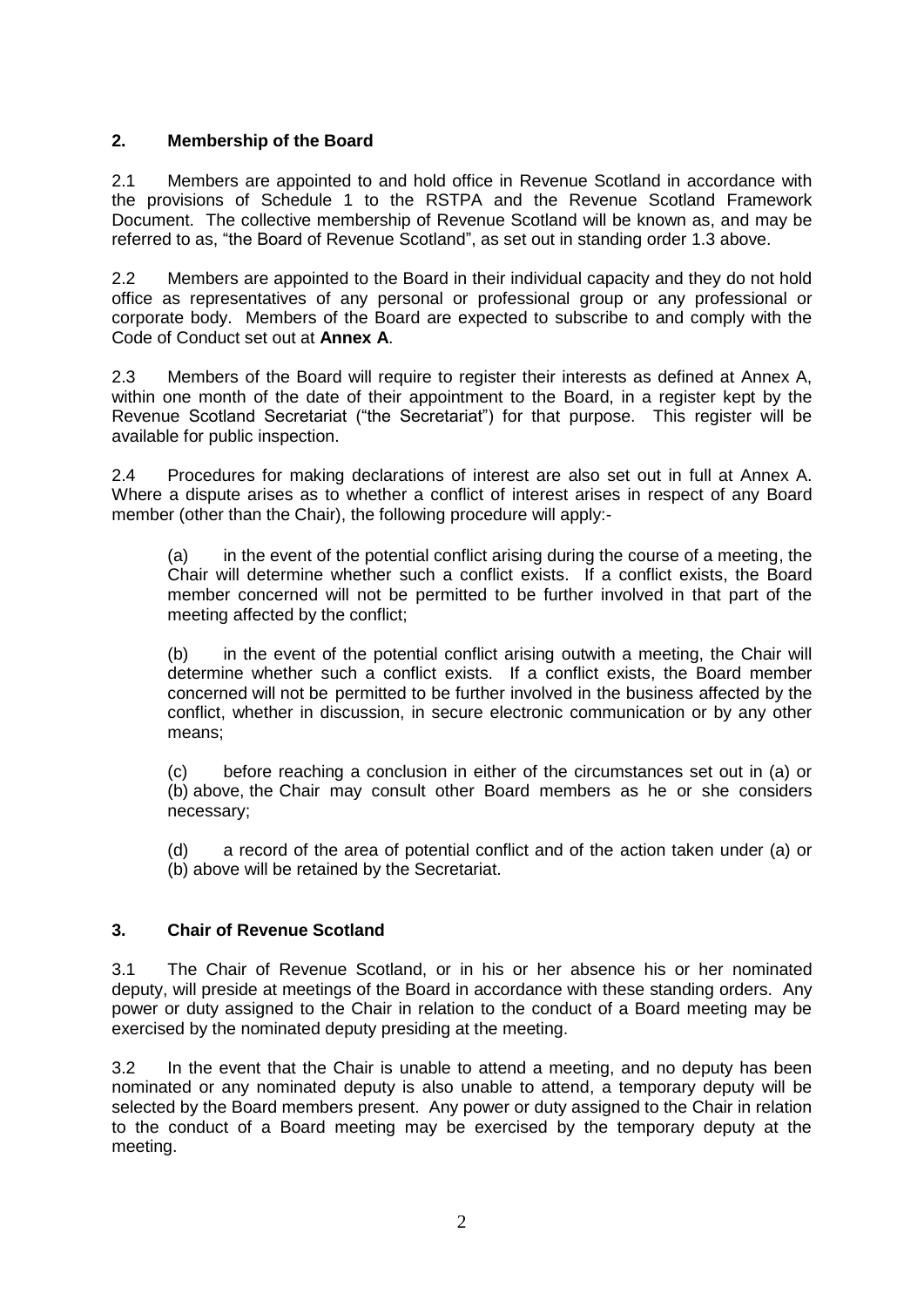3.3 The Chair will regulate discussion and debate at Board meetings and will ensure that all present enjoy equality of opportunity to express their views.

3.4 If in the opinion of the Chair any person present at a meeting is incapacitated, behaving inappropriately or without due consideration for other Board members or persons present, the Chair may require that person to leave the meeting.

3.5 The Chair is bound, in the same way as are all Board members, by the provisions of the Code of Conduct and of standing orders 2.3 and 2.4 in respect of the registration and declaration of interests. Where a conflict of interest arises during the course of a meeting, the Chair will not be further involved in that part of the meeting affected by the conflict, and his or her nominated deputy will preside at that part of the meeting until conclusion of the relevant business. Where a conflict arises outwith a meeting, the Chair will not be involved in the business affected by the conflict, whether in discussion, in secure electronic communication or by any other means. Before reaching a conclusion in either of these circumstances, the Chair may consult other Board members as he or she considers necessary and appropriate. A record of the area of potential conflict and of the action taken will be retained by the Secretariat.

# **4. Ordinary Meetings of the Board**

4.1 The Board will meet at least six times in each financial year on dates and at times and places determined by the Board and specified in the notice calling the meeting, provided that the Chair, or in his or her absence a nominated deputy, may order the convening of an additional meeting or meetings. No period longer than three months should elapse between ordinary Board meetings.

4.2 Not less than seven calendar days prior to the date of a Board meeting the following documents will be issued electronically by the Secretariat to each Board member:-

(a) a notice convening the meeting (detailing date, time and location);

(b) an agenda detailing the business to be transacted (with each item clearly indicating whether the matter is for decision or for scrutiny); and

(c) reports and other documents referred to in, or to be read with, the agenda (specifying whether documents are for decision, scrutiny or information).

Late papers will be issued or tabled only in exceptional circumstances and at the discretion of the Chair or his or her nominated deputy.

4.3 Any Board member who wishes to receive notice of all or any meetings and the agenda and papers for those meetings in paper copy must ensure that the Secretariat receives notice to that effect in time for the Secretariat to meet the requirements of standing order 4.2.

4.4 Subject to the agreement of the Board, failure to comply with standing order 4.2 will not affect the validity of a meeting or decisions reached at it.

4.5 In exceptional circumstances, a Board member may raise at the start of a Board meeting a matter not set out in the agenda. Subject to the Board member providing appropriate reasons for the urgency or delay, the matter may be discussed or decided upon, either as a substantive agenda item or under Other Competent Business, if the majority of Board members present agree to the addition of that matter to the agenda.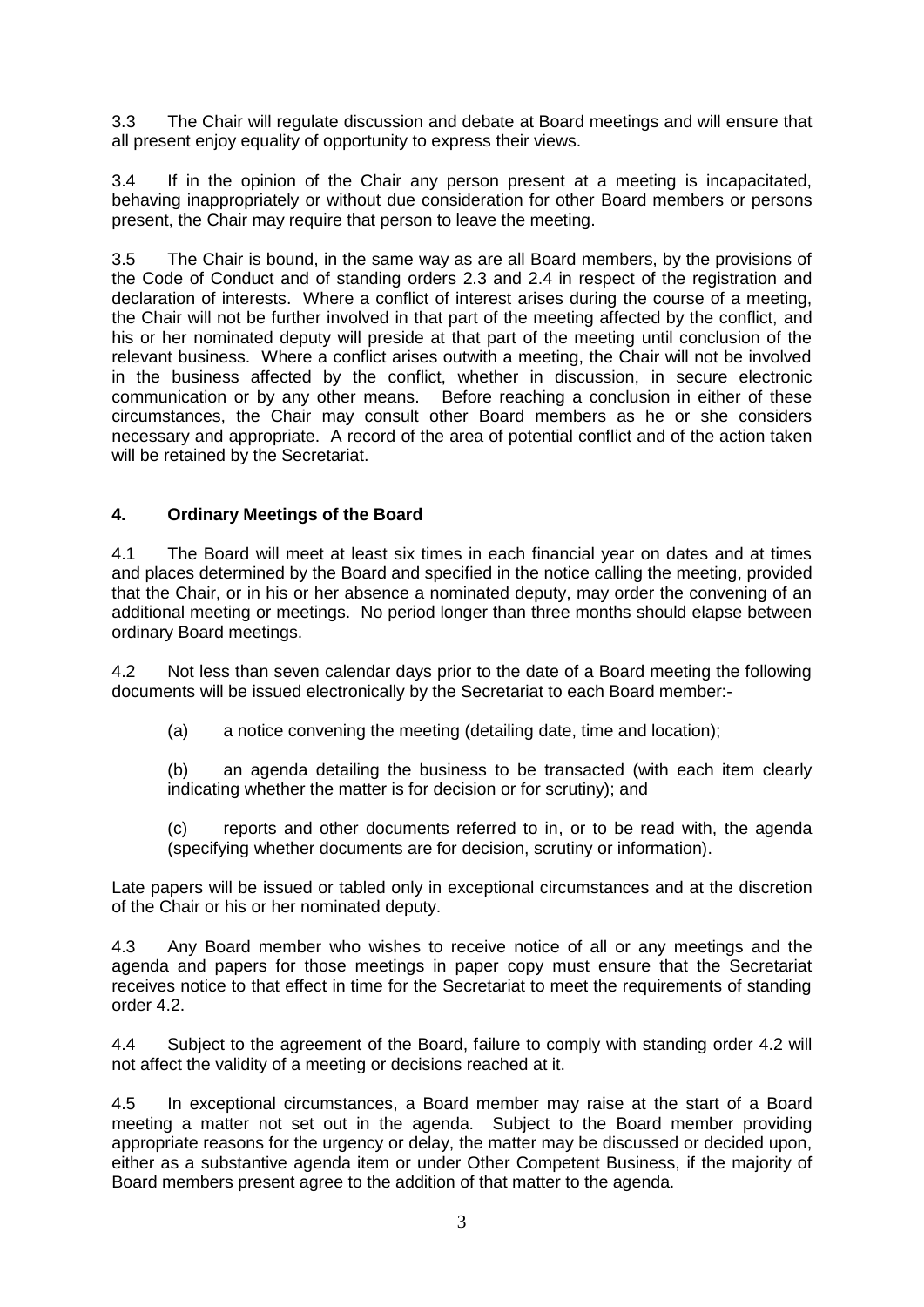4.6 Where business to be transacted has not been completed within the time allotted for a Board meeting:-

- those present may resolve to continue the meeting in order to deal with the business; or
- the Board may adjourn any meeting to another date, time and place by majority agreement of Board members present; or
- any business not completed may become part of the agenda for a subsequent Board meeting.

4.7 All decisions must be made by the Board unless it has, under paragraph 7 of Schedule 1 to the RSTPA, authorised an individual Board member, a Board Committee, the Chief Executive or any other member of staff of Revenue Scotland to exercise a function or deal with a specific issue. In so doing, the Board remains responsible for the exercise of the function.

4.8 Decisions of the Board will normally be by consensus of those present at Board meetings. If consensus cannot be reached on a particular issue by Board members attending, the Chair or another Board member may ask for a vote to be taken. Any matter put to the vote is decided by a simple majority of Board members present. In the event of a tie, the Chair, or in his or her absence a nominated deputy, has a second or casting vote. Voting will be by a show of hands. Only Board members present at a meeting may vote and proxy voting is not allowed. Board members departing early will be treated as non-attending for the purpose of any decision taken after the time of departure.

4.9 Decisions of the Board are binding on all Board members and staff.

4.10 A Board member may have his or her dissent to a decision of the Board recorded, provided that he or she has attended for the whole of the discussion and decision, and asks to record his or her dissent immediately after the decision is concluded. The recording of any such dissent shall not affect standing order 4.9.

4.11 The quorum for meetings of the Board is three Board members. No business will be transacted at a meeting of the Board unless there are present at least three members.

4.12 Apologies for absence should be tendered to the Secretariat and will be noted.

4.13 Should a Board member fail to attend meetings of the Board for a period of 4 consecutive months without reasonable excuse or miss three consecutive meetings of the Board, the Chair may discuss with the Board member the circumstances surrounding their absence and, if need be, their suitability for remaining a member of the Board. In such circumstances the Chair may raise with the Scottish Ministers the potential removal of that member.

4.14 The Chair, or in his or her absence a nominated deputy, may permit a Board member to attend a Board meeting by way of either audio-or video-conferencing, but bearing in mind that the preference is always for physical presence whenever possible. Where a Board member attends a meeting in this way, he or she will be regarded as being present for the purposes of constituting a quorum and will be entitled to vote.

4.15 The Board (or its Committees) may invite individuals, bodies or organisations to attend its meetings or parts of its meetings, provide information and/ or make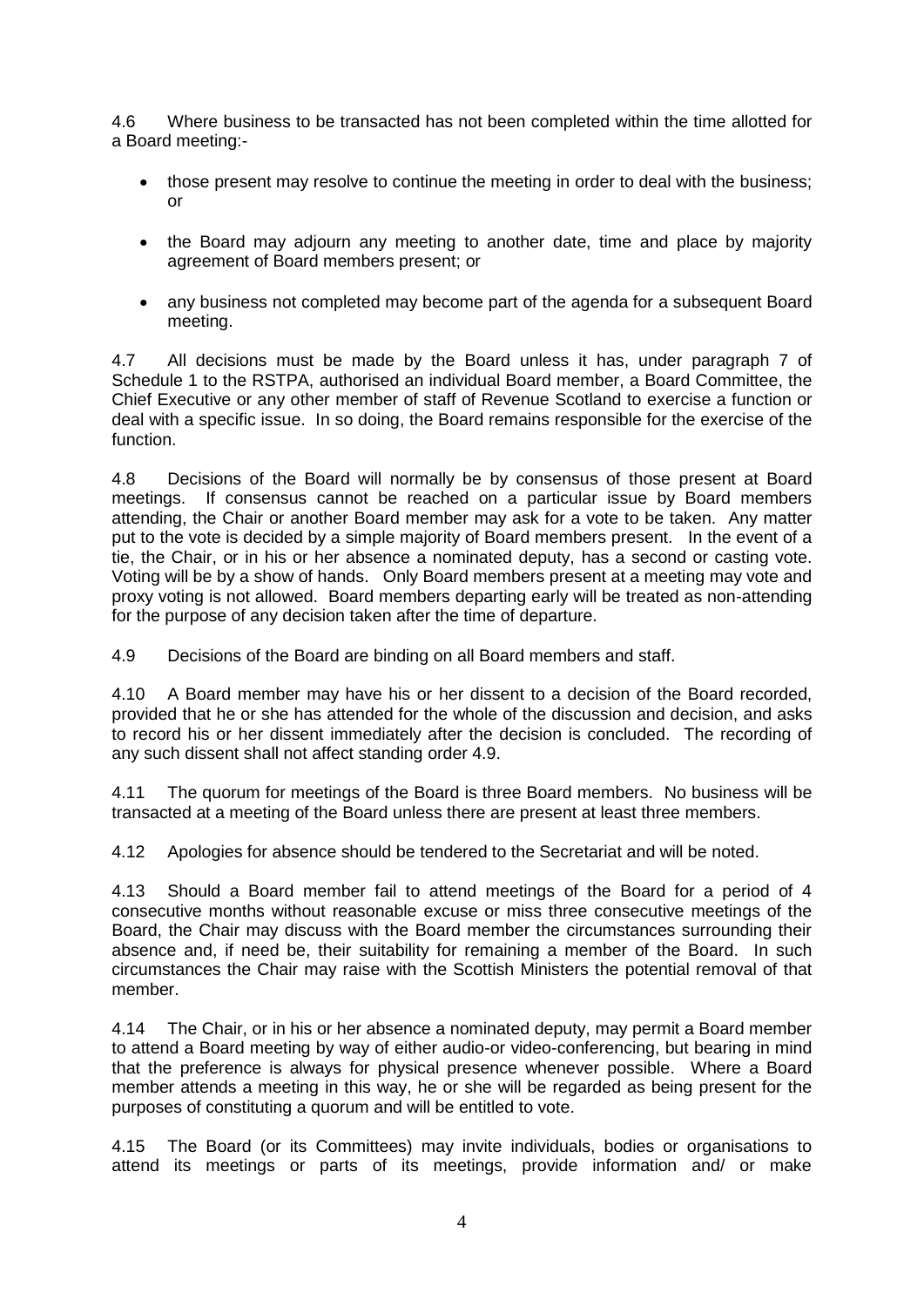representations to it about particular issues. The Board (or its Committees) may also invite individuals, bodies or organisations to provide written submissions for consideration in advance of meetings of the Board (or its Committees).

4.16 The Board may from time to time agree upon and publish a process for seeking input and/ or information (including the format and timescales for provision of this input or information) from interested and/ or affected parties in advance of it considering particular issues at a meeting.

# **5. Agenda**

5.1 The agenda for Ordinary meetings of the Board will be prepared by the Secretariat and circulated to Board members for approval or comment usually at least two weeks in advance of the date of the meeting. The final decision on the agenda will rest with the Chair.

5.2 The order of business at Ordinary meetings of the Board will normally be:-

- (a) Declarations of interest
- (b) Apologies for absence
- (c) Agreement of agenda and other competent business
- (d) Minutes of the last meeting and matters arising (if not otherwise on the agenda)
- (e) Business in the order in which it is noted on the agenda
- (f) Other competent business.

The order of business may be varied by the Chair with the agreement of a majority of the Board members present at the meeting.

5.3 The following will be standing items on the Agenda for Ordinary meetings:-

- Minutes of the last meeting and matters arising
- Report by the Chair
- Report by the Chief Executive
- Performance and Finance reports
- Corporate and Business Plan delivery status reports
- Revenue Scotland Board Decision Tracker
- Corporate Risk Register
- Corporate Communications.

5.4 Following meetings of the Audit and Risk Committee, the Board will receive and consider oral and/ or written updates from the Committee on the progress being made in the Committee's areas of delegated responsibility. The Board will receive an annual written report from the Committee. Agendas and minutes of all Audit and Risk Committee meetings will also be circulated to the Board.

5.5 Items will be added to the Agenda of Ordinary meetings as the need arises, for example:-

- Planning and horizon scanning
- Corporate projects and associated risks
- HR, including Health and Safety
- Shared services agreements
- Board Training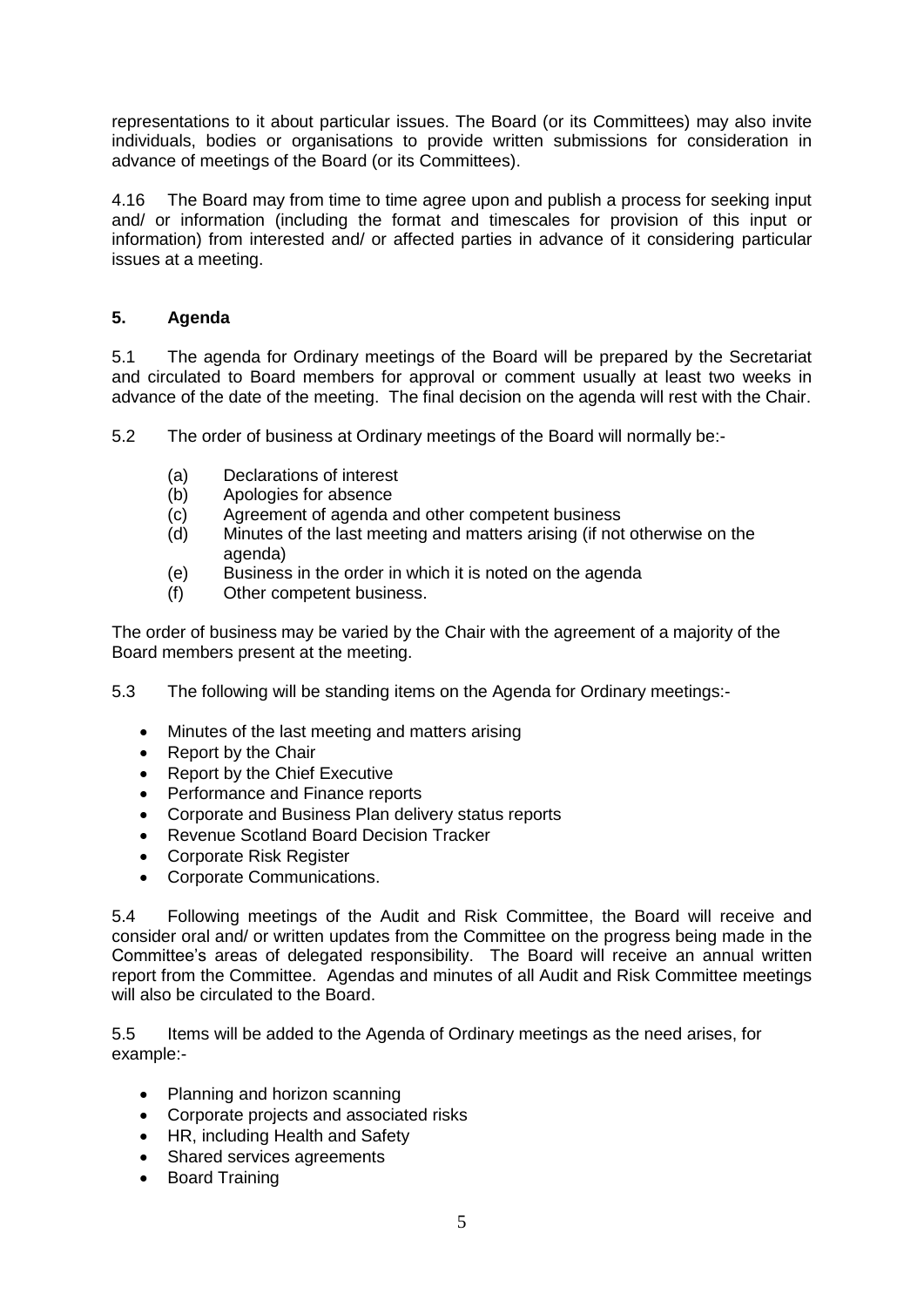5.6 Any Board member may propose an item for the Agenda of an ordinary Board meeting by contacting the Secretariat, copying the proposal to the Chair, not less than 14 calendar days before the date of the meeting.

5.7 Any Board member wishing to raise an urgent item at a Board meeting must give notice at the start of the meeting. The Board members present will decide whether any such item will be discussed at the meeting (see section 4.5 above) or held over to a subsequent meeting.

## **6. Special Meetings of the Board and Board decisions taken outwith meetings**

6.1 The Chair, a Board member or Board members, or the Chief Executive may at any time propose a special meeting of the Board to deal with urgent business. The Chair or Chief Executive will call a special meeting of the Board on receipt of a formal request which specifies the business to be transacted at the meeting and which has the support of no fewer than 3 members of the Board. Formal requests under this standing order will be sent to the Secretariat.

6.2 Where a formal request is received in accordance with standing order 6.1, the special meeting will usually be held within 14 calendar days of receipt of the request. No business will be transacted at that meeting other than that specified in the request.

6.3 Decisions of the Board and transaction of business at special meetings will be subject to the requirements of standing order 4.11 (quorum) in the same way as at ordinary Board meetings.

6.4 In addition to such action at special meetings of the Board, urgent Board business may be transacted, and/ or Board decisions made, via video- or audio- conference or via secure electronic communication, always subject to the requirements of standing order 4.11.

6.5 On every occasion on which any of standing orders 6.1 to 6.4 is invoked, the circumstances will be reported to all members of the Board and to the Secretariat at the earliest opportunity. All such actions will be reported to the next meeting of the Board.

#### **7. Minutes**

7.1 Minutes will be kept of each Board meeting of Revenue Scotland recording the Board members present, staff in attendance, apologies tendered and accepted for non-attendance, issues considered, decisions reached, resolutions passed and actions agreed.

7.2 The Secretariat will following each Board meeting agree with the Chair and circulate usually within two working days to all Board members a short summary of actions agreed and key issues discussed and/ or decided. Usually within seven calendar days of a Board meeting, draft minutes will be sent by the Secretariat to the Chair for approval. The Chair will return the draft minutes, with such revisions as he or she wishes to be made to the draft, to the Secretariat usually within a further seven calendar days. The revised draft minutes returned by the Chair, or, where it is not possible for any reason to obtain a revised draft from the Chair, an unrevised draft, will be circulated to all Board members usually within three weeks of the date of the meeting. The draft minutes will be tabled at the next Board meeting for approval.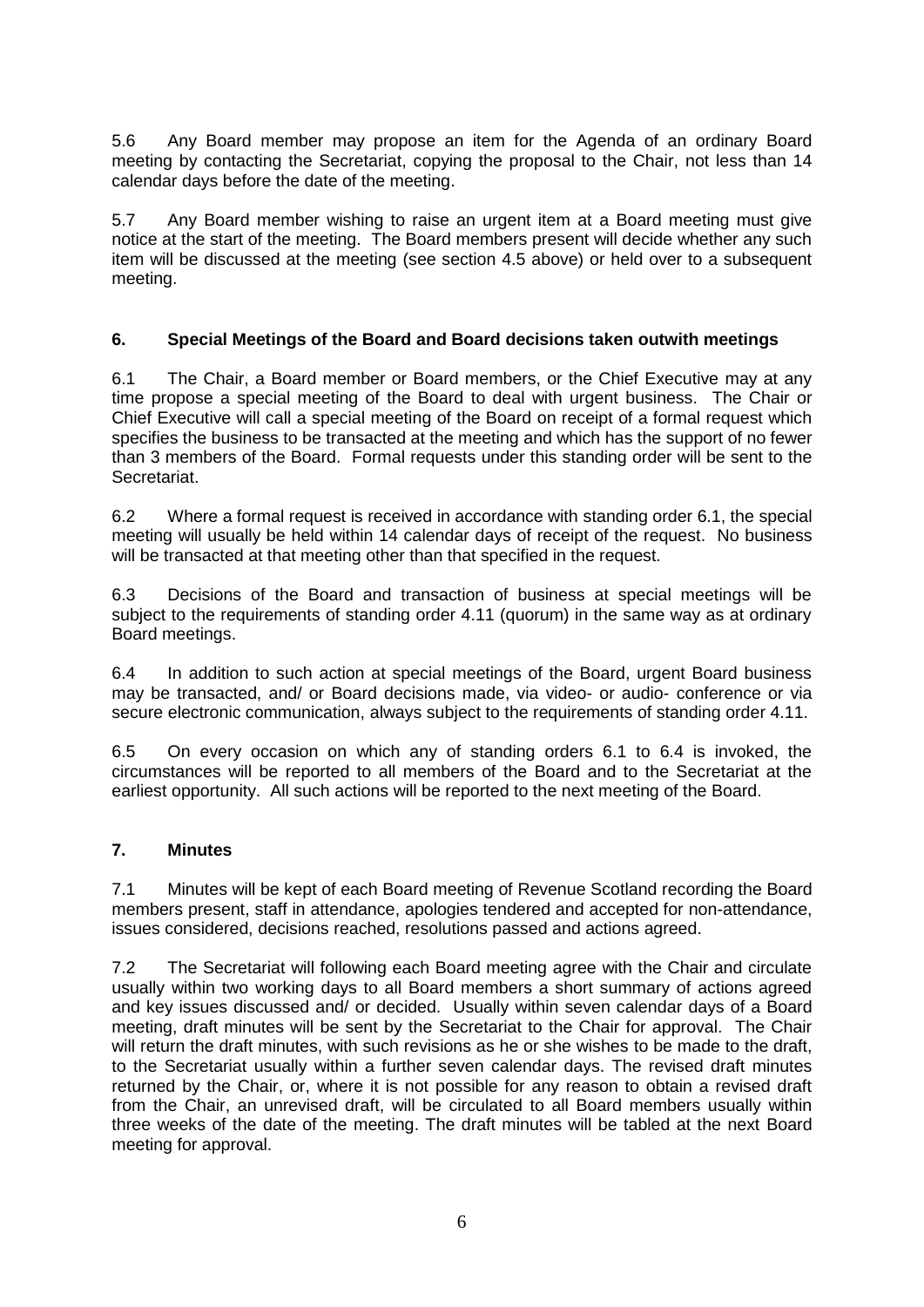7.3 Where those present at a meeting of the Board or any of its committees determine that any part of the business conducted is confidential, that part of the proceedings will be minuted separately and will not be published under standing order 7.4 below.

7.4 Once approved, minutes will be published on the Revenue Scotland website in final form. Minutes will be made available on the Revenue Scotland website for two years following the date of the meeting, after which time they will be removed and placed in an electronic archive by the Secretariat. Where appropriate, published minutes will indicate where conduct of confidential business has been recorded in separate unpublished minutes.

7.5 Decisions on issues of immediate importance to operational staff may be disseminated to them, notwithstanding the minutes of the meeting recording the decision having not been approved or published, but only with the approval of the Chair or, where this applies, the nominated or temporary deputy chairing the meeting.

## **8. Committees**

8.1 Committees established by the Board under paragraph 5 of Schedule 1 to the RSTPA will operate strictly in accordance with their terms of reference.

8.2 When establishing Committees, the Board will:-

(a) establish the terms of reference, including (in consultation with the Committee) the frequency of meetings and arrangements for reporting to the Board on progress being made in the Committee's areas of delegated responsibility;

(b) determine the chair, membership and period(s) of appointment;

(c) select or confirm the arrangements for chairing meetings of the Committee;

(d) determine procedures, including the Committee's quorum and which of the standing orders set out in this document will apply to the conduct of the Committee.

8.3 Committees may comprise members of the Board and individuals who are not members of the Board. They must not consist solely of non-Board members and they must contain at least two Board members. No business will be transacted at a meeting of any Committee unless at least one Board member is present.

8.4 Members of a Board Committee who are not Board members are nevertheless bound by the provisions set out in the Revenue Scotland Board Code of Conduct.

8.5 Members of a Board Committee who are not Board members are not entitled to vote at meetings of the Committee.

8.6 The Board may delegate to its Committees such of its functions as it considers appropriate. The Board however remains responsible for the exercise of its functions.

8.7 Committees will, subject to any directions by the Board, meet on such dates and at such times and places as they may determine. The Committee Chair may decide, in discussion with Committee members, that urgent business may be tabled at a given meeting.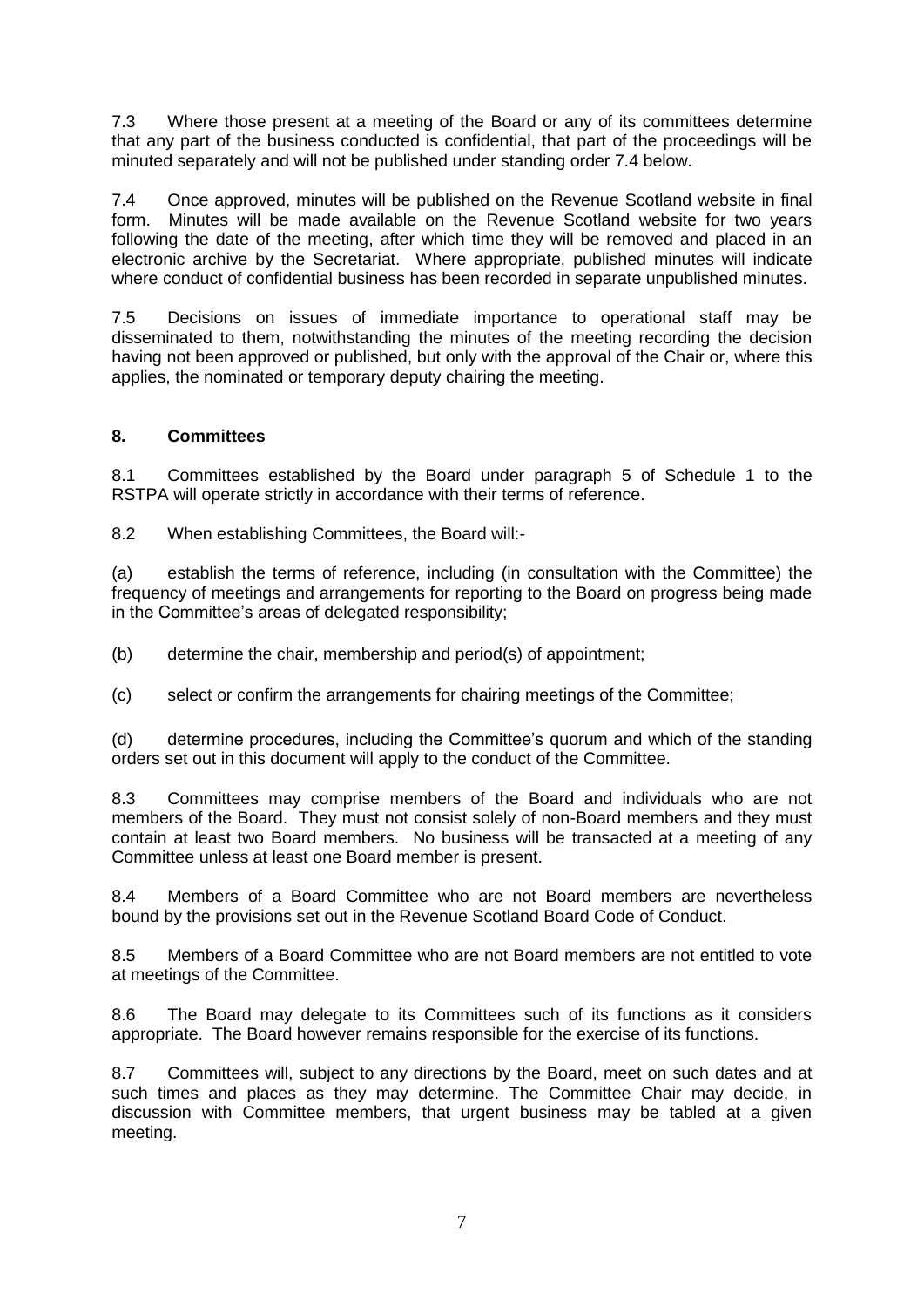8.8 The Board or its Committees may organise, as appropriate, business planning meetings and working groups to consider specific tasks or to respond to emerging issues. Such meetings will be discursive and will not be decision-making fora; they may be minuted if appropriate and a decision would be taken on a case by case basis on whether to publish the minutes or, as the case may be, the outcome of the discussion. Recommendations and/ or reports from business planning meetings and working groups will be referred to the Board or to the appropriate Committee for consideration or decision.

- 8.9 The following will be standing committees of the Board:-
- (a) Audit and Risk Committee
- (b) any other Committees to whom the Board decides to delegate any of its functions.
- 8.10 The Board will review its Committee structure at least annually.

## **9. Decisions Reserved for the Revenue Scotland Board and Scheme of Internal Delegation**

- 9.1 The following decisions are reserved for the Board:-
- (a) Revenue Scotland Charter of standards and values
- (b) strategic direction, corporate and business plans and budgets;
- (c) standing orders, including a Scheme of Internal Delegation;
- (d) the establishment of terms of reference and reporting arrangements for all Committees acting on behalf of the Board;
- (e) corporate financial, audit and risk reporting arrangements;
- (f) approval of annual accounts;
- (g) corporate performance management reporting arrangements;

(h) other decisions reserved to the Board under the Scheme of Internal Delegation: e.g. approval of operational policy decisions not covered by delegations to the Chief Executive; tax settlements and write-offs above delegated limits; approval of high and medium risk projects.

9.2 A Scheme of Internal Delegation made under paragraph 7 of Schedule 1 to the RSTPA is set out at **Annex B**.

## **10. Correspondence**

10.1 All incoming correspondence to the Revenue Scotland body corporate is for the attention of the whole Board, whether addressed to any Board member or to the Revenue Scotland Secretariat.

10.2 The Secretariat will receive and log all correspondence to and from the Revenue Scotland body corporate. Any such correspondence received or sent by an individual Board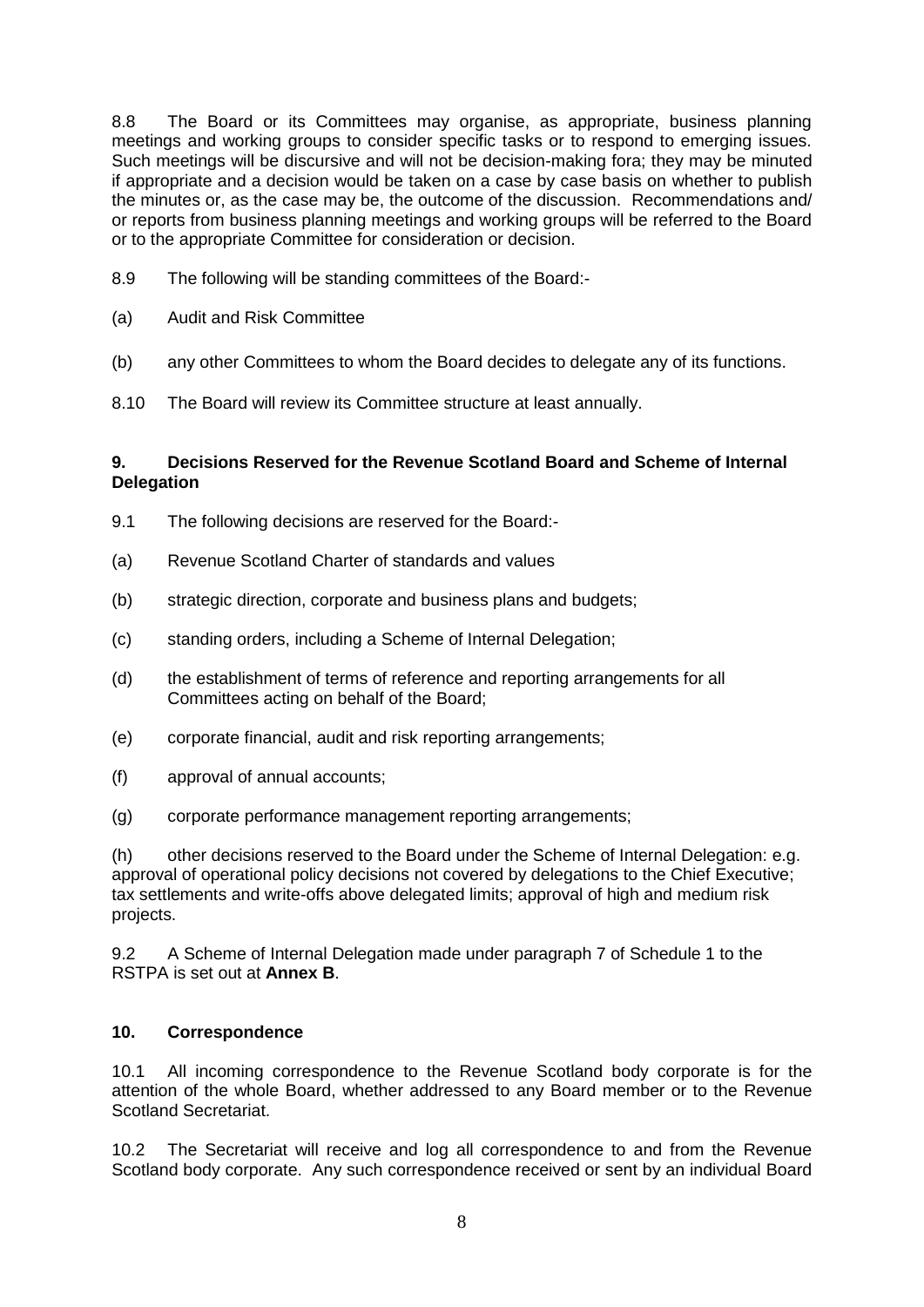member in relation to Revenue Scotland will be copied, normally electronically, to the Secretariat for this purpose.

10.3 Unless undue delay would occur or legal requirements would not be met in relation to the giving of due attention to any item of correspondence, the Secretariat will present all significant items of correspondence to the next meeting of the Board.

10.4 Where proceeding as under standing order 10.3 would result in undue delay or fail to meet legal requirements, the Secretariat will arrange for the Board to be consulted electronically on the terms of an appropriate response. (See also standing orders 6.4. and 11.)

## **11. Urgent actions**

11.1 The Chair, or in his or her absence a nominated deputy, has the authority to require or permit the Chief Executive or other senior member of staff to take urgent action (on matters that are permitted to be delegated to an individual) or to reply to correspondence between meetings of the Board where the delay in exercising a function or in responding to correspondence is likely to be seriously detrimental to the interests of Revenue Scotland or to be contrary to legislation.

11.2 If the issue in relation to which the urgent action relates is not one permitted to be delegated to an individual, agreement to take such action should be sought and obtained through secure electronic means of communication from a majority of the members of the Board.

11.3 On every occasion on which standing order 11.1 or 11.2 is invoked, the circumstances will be reported to all members of the Board and to the Board Secretariat at the earliest opportunity. All such actions will be reported to the next meeting of the Board.

#### **12. Public statements**

12.1 Public statements concerning Revenue Scotland will normally be made by the Chief Executive or by a member of staff authorised by the Chief Executive or by the Board. Roles and responsibilities in connection with statements relating to novel or contentious matters and matters having potential reputational or legal impact on Revenue Scotland, and other communications functions, are set out in the Scheme of Internal Delegation at **Annex B**.

#### **13. Signing of Documents**

13.1 Where any documents are required to be executed on behalf of Revenue Scotland, they shall be signed:-

(a) by the Chair and one other member of the Board; or

(b) by any person operating within their remit under the Scheme of Internal Delegation set out at **Annex B**.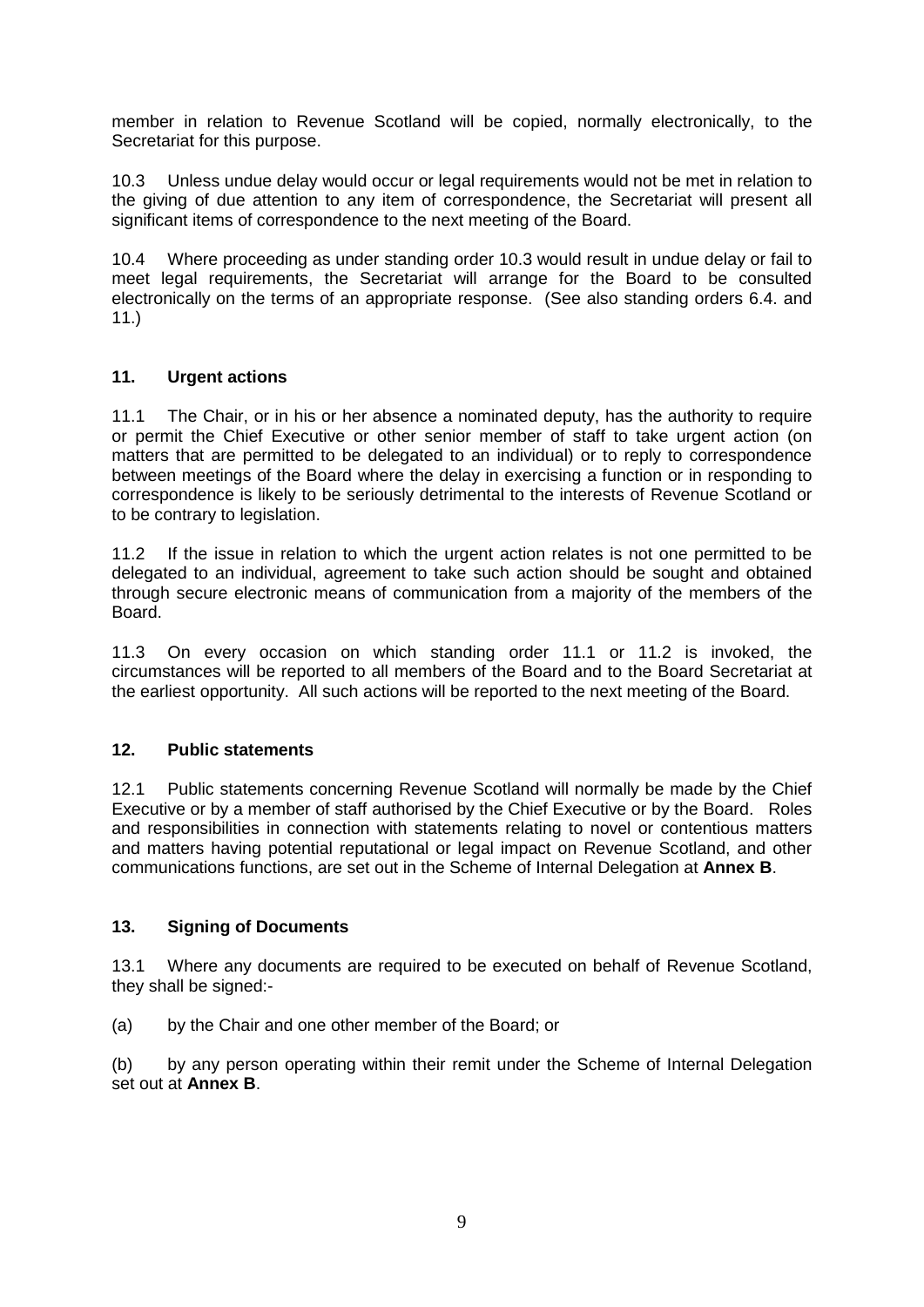# **14. Confidentiality**

14.1 All Board members, the Secretariat and any other person present at a meeting of the Board, have a duty not to:-

(a) discuss items of business agreed under standing order 7.3 to be confidential with any person who was not present at that meeting, unless authorised to do so by the Chair or the Chief Executive; or

(b) comment on any matter in any way that undermines the principle of collective responsibility for decisions reached at such meetings.

14.2 The duty set out in standing order 14.1 is in addition to the statutory obligation laid under Part 3 of the RSTPA upon all current or former Board members and Board Committee members, current and former staff of Revenue Scotland and individuals who have exercised or are exercising functions on behalf of Revenue Scotland to ensure the confidentiality of protected taxpayer information.

14.3 This standing order is without prejudice to the terms of the Public Interest Disclosure Act 1998.

## **15. Papers and Documents**

15.1 Board members will be held personally responsible for the safe custody of any papers or documents which may be issued or entrusted to them in the course of their duties. The loss of any such documents must be reported immediately to the Chief Executive, the Senior Information Risk Owner (SIRO) and, in the absence of either the Chief Executive or the SIRO, the Secretariat.

# **16. Duty of the Board in relation to the Accountable Officer**

16.1 The Chair and Board members of Revenue Scotland must ensure that they are fully aware of, and have due regard to, the responsibilities and statutory duties placed upon the Chief Executive as the Accountable Officer; these are summarised in Section 4 of the Revenue Scotland Framework Document and set out in full in the *Memorandum to Accountable Officers for Parts of the Scottish Administration*, published in the Scottish Public Finance Manual (SPFM).

16.2 In particular, the Board must at all times bear in mind that it is incumbent on the Chief Executive to combine his or her Accountable Officer responsibilities to the Scottish Parliament with responsibilities to the Board. The Chief Executive may consult the Director General Finance, Scottish Government on any aspects of his or her duties as Accountable Officer. The Accountable Officer must consult the Director General on any action which he/ she considers is inconsistent with his/ her duties on financial, regulatory or propriety grounds, and specifically where he/ she seeks written authority from the Scottish Ministers in terms of section 8 of the SPFM or a direction from the Board.

#### **17. Members' remuneration and expenses**

17.1 Revenue Scotland will remunerate Board members, and any other persons appointed to any Committee established by the Board, in accordance with the scales set out at **Annex C** to these standing orders, always provided that that person is not already in